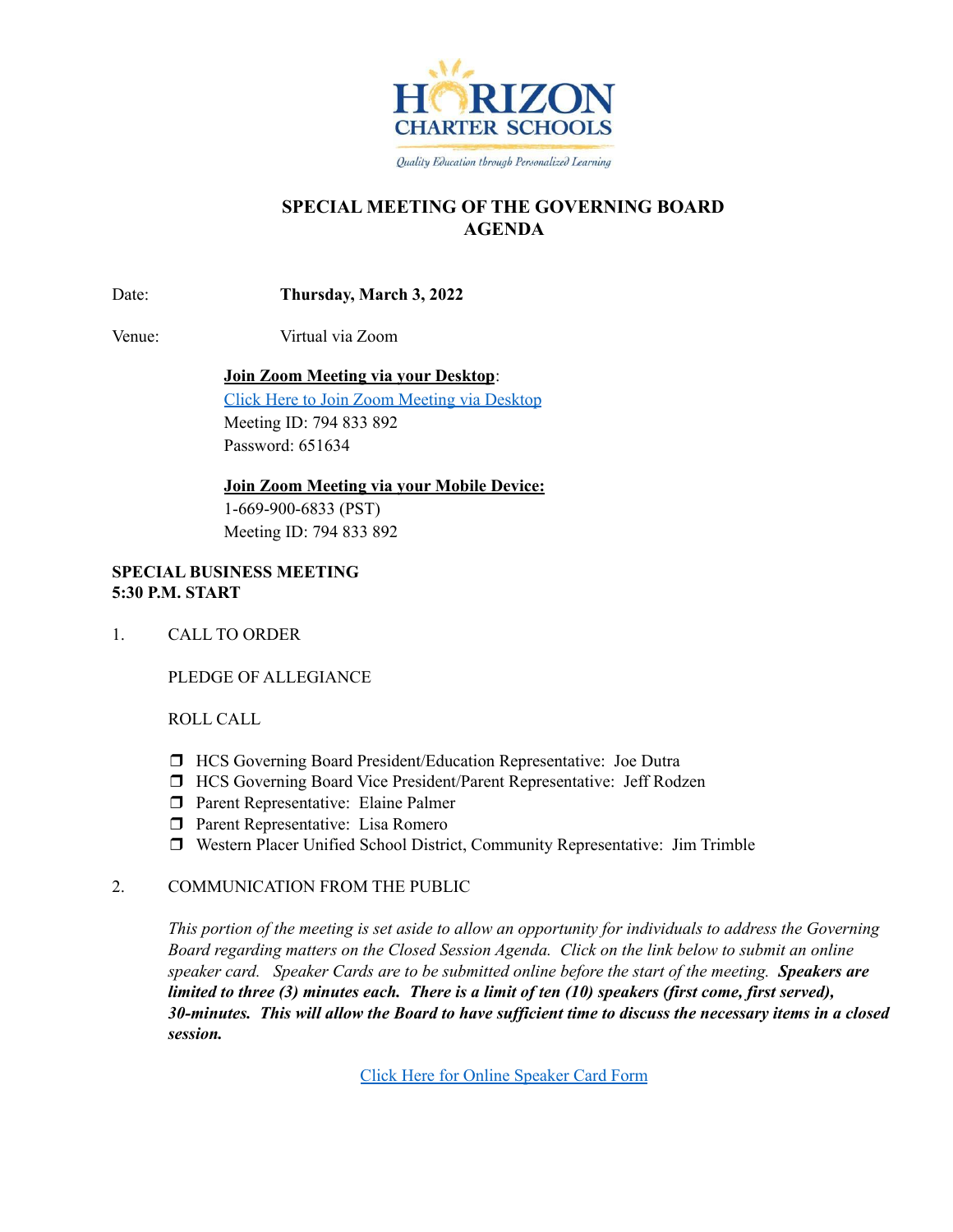## **5:30 P.M.**

### 3. CLOSED SESSION

- 3.01 PUBLIC EMPLOYEE PERFORMANCE EVALUATION (Government Code Section 54957), Superintendent/CEO position, Chief Business Officer, Chief Academic Officer, Chief Operating Officer (Administrative Services/Human Resources), Directors, Regional Administrators
- 3.02 CONFERENCE WITH LABOR NEGOTIATORS (Government Code Section 54957.6) Labor Negotiations - HCEA (Horizon Certificated Employees Association); HCSCA/CTA/NEA (Horizon Charter Schools Association/California Teachers Association/National Education Association)
- 3.03 PUBLIC EMPLOYEE DISCIPLINE/DISMISSAL/RELEASE (Government Code Section 54957).
- 3.04 CONFERENCE WITH LEGAL COUNSEL- EXISTING LITIGATION (Government Code Section 54957.1) Case No. 02011389

## **7:00 P.M.**

- 4. ADJOURN TO OPEN SESSION
	- 4.01 Items Considered in Closed Session for Action in Open Session
	- 4.02 Adjustments to the Agenda
	- 4.03 Report of Actions Taken in Closed Session

### 5. REPORTS AND COMMUNICATION

#### 5.01 PUBLIC COMMENT

*This portion of the meeting provides an opportunity for individuals to address the Governing Board* regarding matters only on the Agenda. The Governing Board may not take action on any item not on the *Agenda, except as authorized by Government Code Section 54954.2. Speaker Cards are to be submitted* online before the start of the meeting. Please click on the link below to submit an online speaker card.

Click Here for Online [Speaker](https://forms.gle/1Ad7NmftiSuScxKCA) Card Form

### 6. DISCUSSION/ACTION

6.01 Information/Discussion

Board Governance Workshop – Fiscal [Stabilization](https://docs.google.com/presentation/d/1fRSJCMI5MxC_9Fa7UyNOt2wMzaQN2MCn/edit?usp=sharing&ouid=106436144914709673495&rtpof=true&sd=true) – [fact [sheet](https://docs.google.com/document/d/1u9TMXwnojGI8PUJm3gu28sVYbYITjkBEfpzrX3aVcrM/edit?usp=sharing)] - John Garrard, Superintendent/CEO; Jay Stewart, Assistant Superintendent, Business Services/Chief Business Official; Carin Contreras, Assistant Superintendent, Chief Academic Officer